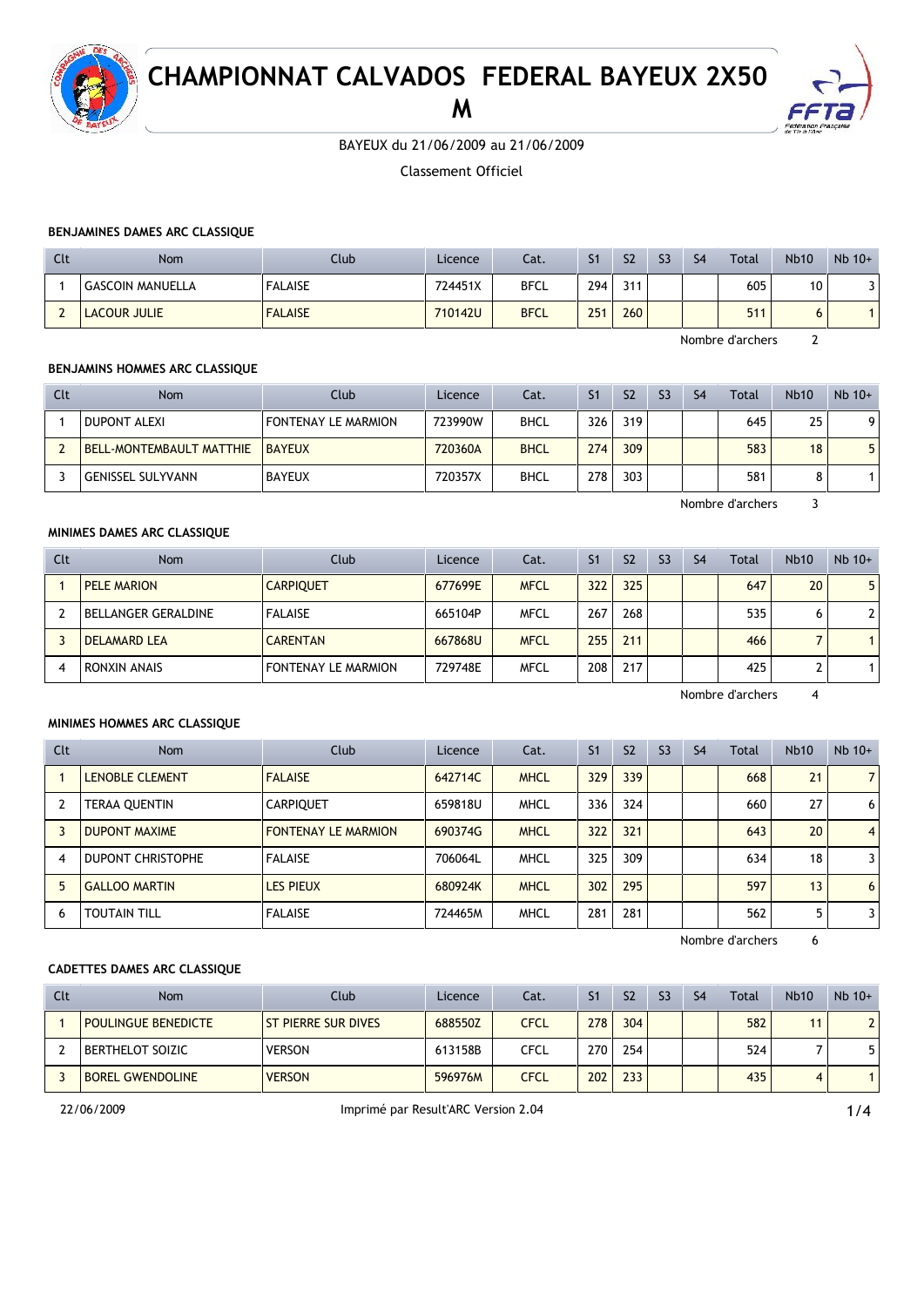## **CADETS HOMMES ARC CLASSIQUE**

| Clt            | Nom                   | Club                        | Licence | Cat.        | S <sub>1</sub> | S <sub>2</sub> | S <sub>3</sub> | S <sub>4</sub> | <b>Total</b>     | <b>Nb10</b> | $Nb$ 10+       |
|----------------|-----------------------|-----------------------------|---------|-------------|----------------|----------------|----------------|----------------|------------------|-------------|----------------|
|                | LESAGE JULIEN         | <b>OUISTREHAM</b>           | 640678P | CHCL        | 340            | 335            |                |                | 675              | 40          | 8              |
|                | <b>BIZEUL PIERRE</b>  | <b>OUISTREHAM</b>           | 624842B | <b>CHCL</b> | 312            | 314            |                |                | 626              | 14          | 3              |
|                | SOBOL JIMMY           | <b>FALAISE</b>              | 620758M | <b>CHCL</b> | 311            | 306            |                |                | 617              | 12          | 3              |
| $\overline{4}$ | <b>BRUGGEMAN KARL</b> | <b>OUISTREHAM</b>           | 674104X | <b>CHCL</b> | 281            | 282            |                |                | 563              | 9           | $\overline{4}$ |
| 5.             | <b>CASTEL JULIEN</b>  | <b>BAYEUX</b>               | 658041M | CHCL        | 257            | 299            |                |                | 556              |             | 3              |
| 6              | <b>GIRET MARTIN</b>   | <b>MERVILLE FRANCEVILLE</b> | 628188N | <b>CHCL</b> | 261            | 258            |                |                | 519              | 4           |                |
|                |                       |                             |         |             |                |                |                |                | Nombre d'archers | 6           |                |

## **JUNIORS HOMMES CLASSIQUE**

| Clt              | Nom             | Club           | Licence <sup>®</sup> | Cat.        | S1  | S <sub>2</sub> | S3 | S <sub>4</sub> | <b>Total</b> | <b>Nb10</b> | $Nb$ 10+ |
|------------------|-----------------|----------------|----------------------|-------------|-----|----------------|----|----------------|--------------|-------------|----------|
|                  | LACOUR JONATHAN | <b>FALAISE</b> | 689512V              | <b>JHCL</b> | 288 | 296            |    |                | 584          | 10          |          |
| Nombre d'archers |                 |                |                      |             |     |                |    |                |              |             |          |

#### **SENIORS DAMES ARC CLASSIQUE**

| Clt | <b>Nom</b>                | Club              | Licence | Cat.        | S <sub>1</sub> | S <sub>2</sub> | S <sub>3</sub> | S <sub>4</sub> | Total | <b>Nb10</b> | $Nb$ 10+ |
|-----|---------------------------|-------------------|---------|-------------|----------------|----------------|----------------|----------------|-------|-------------|----------|
|     | <b>LIMIN ANDREE</b>       | <b>FLERS</b>      | 319190W | <b>SFCL</b> | 313            | 300            |                |                | 613   | 12          | 5        |
|     | POIRRIER VERONIQUE        | <b>OUISTREHAM</b> | 609814S | <b>SFCL</b> | 287            | 271            |                |                | 558   |             |          |
|     | LE MOAL CHRISTEL          | <b>OUISTREHAM</b> | 678059W | <b>SFCL</b> | 270            | 270            |                |                | 540   | 6           |          |
|     | <b>HENNEGUET NATHALIE</b> | <b>FALAISE</b>    | 623072C | <b>SFCL</b> | 261            | 259            |                |                | 520   | o           |          |

Nombre d'archers 4

## **SENIORS HOMMES ARC CLASSIQUE**

| Clt               | <b>Nom</b>                 | Club                          | Licence | Cat.        | S <sub>1</sub> | S <sub>2</sub> | S <sub>3</sub> | S <sub>4</sub> | Total | <b>Nb10</b>     | $Nb$ 10+       |
|-------------------|----------------------------|-------------------------------|---------|-------------|----------------|----------------|----------------|----------------|-------|-----------------|----------------|
|                   | <b>RINEAU NICOLAS</b>      | <b>HEROUVILLE SAINT CLAIR</b> | 401619T | <b>SHCL</b> | 322            | 318            |                |                | 640   | 24              | 10             |
| 2                 | <b>COURTEILLE RODRIGUE</b> | ASAM CHERBOURG-OCTEVIL        | 355465A | <b>SHCL</b> | 311            | 317            |                |                | 628   | 22              | $\overline{7}$ |
| 3                 | <b>ANFRAY GILDAS</b>       | ST PIERRE SUR DIVES           | 717158V | <b>SHCL</b> | 319            | 296            |                |                | 615   | 13              | $\overline{3}$ |
| 4                 | <b>TRET OLIVIER</b>        | <b>FALAISE</b>                | 718466S | <b>SHCL</b> | 296            | 316            |                |                | 612   | 14              | 6              |
| 5.                | DE BARROS AIRES            | <b>ARGENCES</b>               | 631772J | <b>SHCL</b> | 297            | 313            |                |                | 610   | 10 <sup>1</sup> | $\overline{2}$ |
| 6.                | LE BRECH ERIC              | <b>FALAISE</b>                | 699336Y | <b>SHCL</b> | 299            | 291            |                |                | 590   | 8               | $\mathbf{1}$   |
| $\overline{7}$    | <b>FAVRAU GAETAN</b>       | <b>HEROUVILLE SAINT CLAIR</b> | 654812C | <b>SHCL</b> | 287            | 302            |                |                | 589   | 11              | $\mathbf{3}$   |
| 8                 | <b>GRZEMSKI CEDRIC</b>     | <b>ASAM CHERBOURG-OCTEVIL</b> | 451013G | <b>SHCL</b> | 297            | 288            |                |                | 585   | 11              | $\mathbf{2}$   |
| 9                 | <b>DURAND PHILIPPE</b>     | <b>CARPIQUET</b>              | 466148H | <b>SHCL</b> | 291            | 291            |                |                | 582   | 10              | $\mathbf{3}$   |
| 10                | <b>GIESZCZYK JEROME</b>    | <b>FALAISE</b>                | 599045L | <b>SHCL</b> | 294            | 283            |                |                | 577   | 9               | 4              |
| 11                | <b>MARIE THIERRY</b>       | <b>VASTEVILLE</b>             | 660189X | <b>SHCL</b> | 281            | 291            |                |                | 572   | 5               | $\overline{2}$ |
| $12 \overline{ }$ | <b>MALLET ALAIN</b>        | <b>LES PIEUX</b>              | 672025M | <b>SHCL</b> | 282            | 290            |                |                | 572   | 3               | $\mathbf{1}$   |
| 13                | LEVADE PHILIPPE            | <b>CAEN</b>                   | 704702F | <b>SHCL</b> | 285            | 285            |                |                | 570   | 6               | $\mathbf{1}$   |
| 14                | <b>BAZIN GERMAIN</b>       | MONT ST AIGNAN                | 633078D | <b>SHCL</b> | 270            | 297            |                |                | 567   | 8               | $\mathbf{1}$   |

22/06/2009 Imprimé par Result'ARC Version 2.04 2/4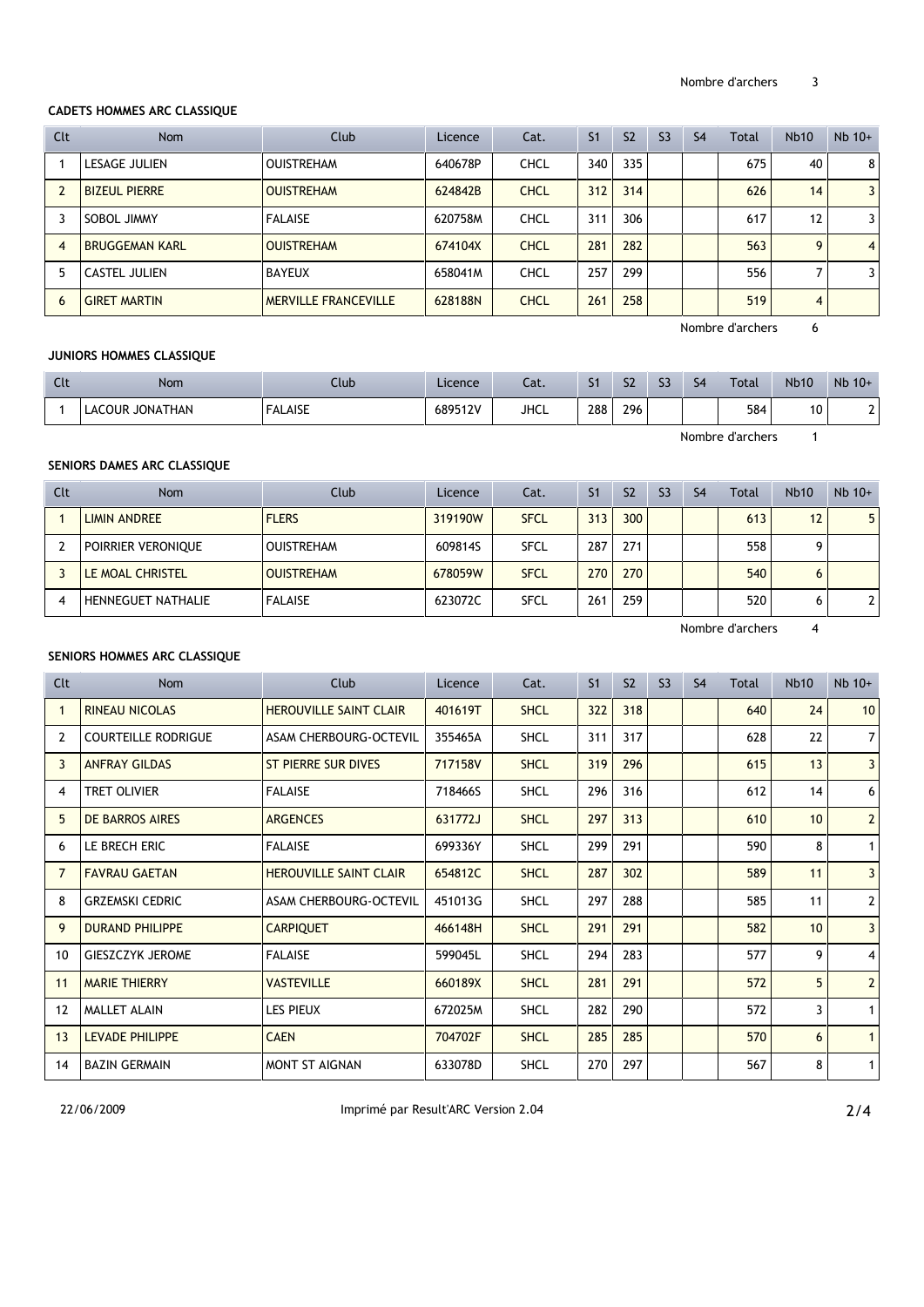|    | <b>BISSON CHRISTIAN</b>  | <b>OUISTREHAM</b> | 381801B | <b>SHCL</b> | 276 | 279 |  | 555 |   |   |
|----|--------------------------|-------------------|---------|-------------|-----|-----|--|-----|---|---|
| 16 | <b>LARUE VINCENT</b>     | <b>CARENTAN</b>   | 728386Z | <b>SHCL</b> | 259 | 253 |  | 512 |   | 4 |
|    | <b>GALLOO THIERRY</b>    | <b>LES PIEUX</b>  | 687562A | <b>SHCL</b> | 254 | 255 |  | 509 | 8 | 3 |
| 18 | <b>LAURENT ERIC</b>      | <b>BAYEUX</b>     | 703826D | <b>SHCL</b> | 260 | 240 |  | 500 | 4 |   |
| 19 | <b>DELAMARD STEPHANE</b> | <b>CARENTAN</b>   | 591048U | <b>SHCL</b> | 207 | 220 |  | 427 |   |   |

Nombre d'archers 19

## **VETERANS HOMMES ARC CLASSIQUE**

| Clt | <b>Nom</b>              | Club                       | Licence | Cat.        | S <sub>1</sub> | S <sub>2</sub> | S <sub>3</sub> | S <sub>4</sub> | Total | Nb10           | $Nb$ 10+       |
|-----|-------------------------|----------------------------|---------|-------------|----------------|----------------|----------------|----------------|-------|----------------|----------------|
|     | MALHERBE CHRISTIAN      | COURSEULLES SUR MER        | 347420F | <b>VHCL</b> | 299            | 303            |                |                | 602   | 11             | 3              |
|     | <b>BROCHARD MICHEL</b>  | <b>FONTENAY LE MARMION</b> | 311052A | <b>VHCL</b> | 287            | 285            |                |                | 572   | 10             | $\overline{4}$ |
| 3   | <b>GIRET HERVE</b>      | MERVILLE FRANCEVILLE       | 670982D | <b>VHCL</b> | 294            | 272            |                |                | 566   | 9              | $\overline{4}$ |
| 4   | <b>DAUMESNIL GERARD</b> | <b>ARGENCES</b>            | 390085F | <b>VHCL</b> | 265            | 275            |                |                | 540   | $\overline{ }$ | $\mathbf{1}$   |
| 5   | <b>POIRRIER THIERRY</b> | <b>OUISTREHAM</b>          | 590166K | <b>VHCL</b> | 264            | 276            |                |                | 540   | 6              | $\mathbf{2}$   |
| 6   | <b>LEGOFF PATRICE</b>   | <b>VASTEVILLE</b>          | 701553H | <b>VHCL</b> | 254            | 267            |                |                | 521   | 5              | 3              |
|     | PEYRONNEL ETIENNE       | <b>VASTEVILLE</b>          | 726475X | <b>VHCL</b> | 241            | 244            |                |                | 485   | 3              |                |
| 8   | <b>HETTIET CLAUDE</b>   | <b>BAYEUX</b>              | 716122U | <b>VHCL</b> | 228            | 219            |                |                | 447   | $\overline{2}$ | $\mathbf{1}$   |

Nombre d'archers 8

#### **SUPER VETERANS DAMES ARC CLASSIQUE**

| Clt | Nom                     | Club                        | Licence | Cat.         | ۲1               | S <sub>2</sub> | S <sub>3</sub> | S <sub>4</sub> | <b>Total</b> | <b>Nb10</b> | $Nb$ 10+ |
|-----|-------------------------|-----------------------------|---------|--------------|------------------|----------------|----------------|----------------|--------------|-------------|----------|
|     | LECOEUR JACQUELINE      | MERVILLE FRANCEVILLE        | 649971R | SVFCL        | 256 <sub>1</sub> | 234            |                |                | 490          | ≖           |          |
|     | <b>HAMCHART SERGINE</b> | <b>MERVILLE FRANCEVILLE</b> | 628083Z | <b>SVFCL</b> | 57               | 32             |                |                | 89           |             |          |

Nombre d'archers 2

#### **SUPER VETERANS HOMMES ARC CLASSIQUE**

| Clt | Nom                       | Club                          | Licence | Cat.         | S <sub>1</sub> | S <sub>2</sub> | S <sub>3</sub> | S <sub>4</sub> | Total | <b>Nb10</b> | $Nb$ 10+       |
|-----|---------------------------|-------------------------------|---------|--------------|----------------|----------------|----------------|----------------|-------|-------------|----------------|
|     | LECANU MAURICE            | ASAM CHERBOURG-OCTEVIL        | 676475Z | <b>SVHCL</b> | 308            | 303            |                |                | 611   | 15          | $\overline{7}$ |
|     | <b>DUBOIS JEAN-ROLAND</b> | <b>ARGENCES</b>               | 667447L | <b>SVHCL</b> | 294            | 317            |                |                | 611   | 13          | $\overline{2}$ |
|     | <b>GUILLEMIN JACQUES</b>  | <b>COURSEULLES SUR MER</b>    | 630628R | <b>SVHCL</b> | 285            | 300            |                |                | 585   | 8           | $\overline{4}$ |
| 4   | <b>COSSEC GILBERT</b>     | <b>BAYEUX</b>                 | 611329N | <b>SVHCL</b> | 279            | 272            |                |                | 551   |             | $\overline{2}$ |
|     | <b>ADAM ROGER</b>         | <b>HEROUVILLE SAINT CLAIR</b> | 288506U | <b>SVHCL</b> | 292            | 259            |                |                | 551   |             | $\overline{2}$ |
| 6   | <b>BEAUVAIS BERNARD</b>   | <b>BAYEUX</b>                 | 684640Z | <b>SVHCL</b> | 220            | 236            |                |                | 456   |             |                |

Nombre d'archers 6

## **MINIMES HOMMES ARC A POULIES**

| $\mathcal{L}$<br><b>LIL</b> | Nom               | Llub           | Licence | Cat. | C <sub>4</sub> | S <sub>2</sub> | $\sim$<br>-- | S <sub>4</sub> | Total | <b>Nb10</b> | $Nb$ 10+ |
|-----------------------------|-------------------|----------------|---------|------|----------------|----------------|--------------|----------------|-------|-------------|----------|
|                             | JORDAN<br>GASCOIN | <b>FALAISE</b> | 726965E | MHCC | 290            | 291<br>271     |              |                | 581   |             |          |

Nombre d'archers 1

#### **SENIORS DAMES ARC A POULIES**

| Clt                                               | Nom | Club | Licence | Cat. | S <sub>1</sub> | S <sub>2</sub> | S <sub>3</sub> | S <sub>4</sub> | Total | <b>Nb10</b> | $Nb$ 10+ |
|---------------------------------------------------|-----|------|---------|------|----------------|----------------|----------------|----------------|-------|-------------|----------|
| 22/06/2009<br>Imprimé par Result'ARC Version 2.04 |     |      |         |      |                |                |                |                |       |             | 3/4      |